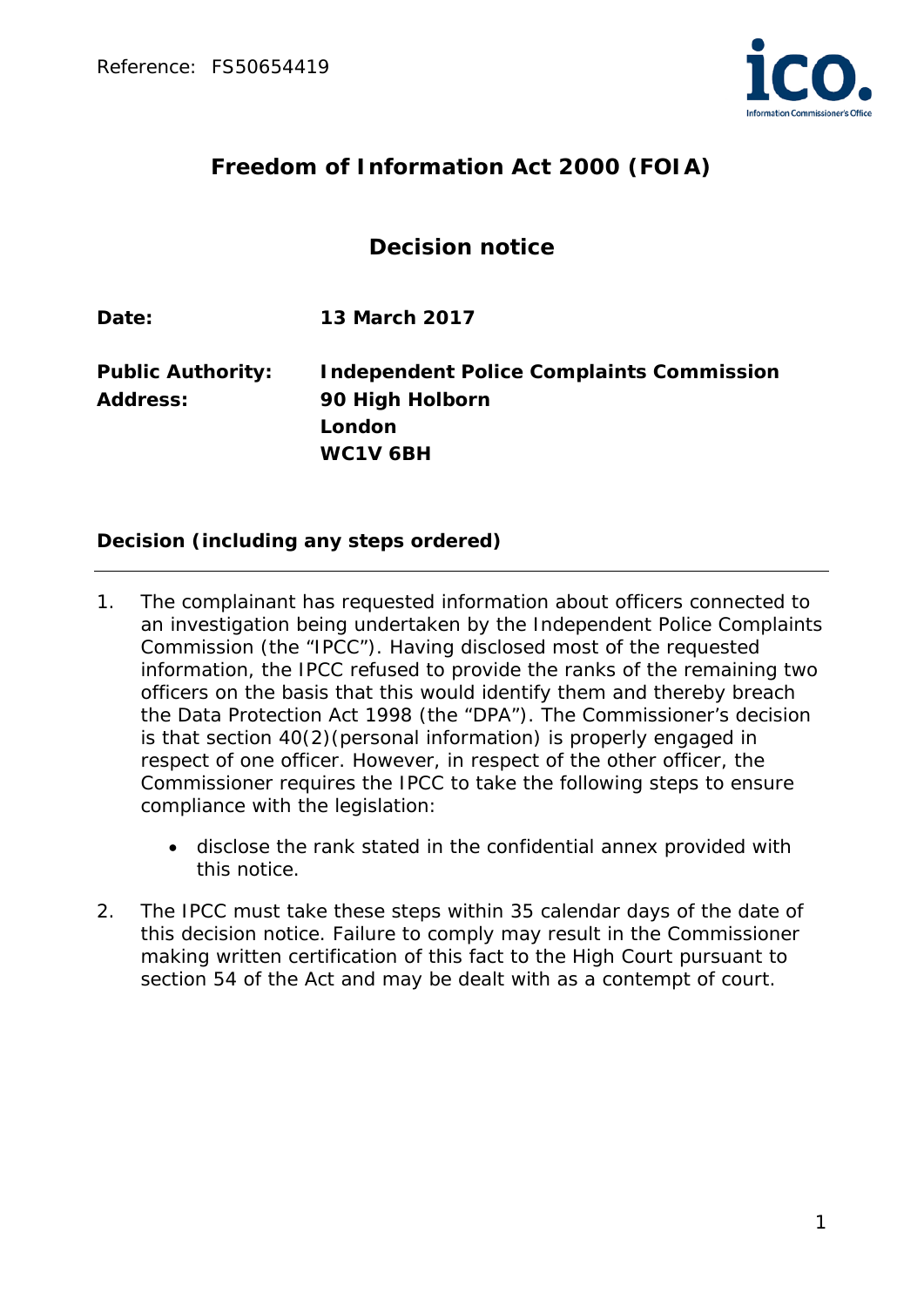

## **Background**

- 3. The request can be followed on the "*What do they know?*" website<sup>[1](#page-1-0)</sup>.
- 4. The IPCC has explained the following about police misconduct notices:

*"The IPCC will serve misconduct notices on serving or retired police officers in circumstances where potential conduct matters has been identified. Conduct can be identified by the police force and referred to the IPCC for investigation. Conduct can also be identified by the investigator in the course of the investigation…*

*A conduct matter is defined as any matter about which there is not or has not been a complaint, where there is an indication (whether from the circumstances or otherwise) that a person serving with the police may have committed a criminal offence or behaved in a manner which would justify disciplinary proceedings (Section 12, Police Reform Act 2002)".*

5. The Commissioner has viewed the withheld information.

#### **Request and response**

l

6. On 5 June 2016 the complainant wrote to the IPCC and requested information in the following terms:

> *"The last update of the IPCCs investigations into officers named in the Rotherham child exploitation cover-up was in February of 2016.*

*1) Please provide me with any further information, notices or memos that update the IPCCs current position in relation to these investigations.*

*2) How many misconduct notices have been served in relation to the investigation?*

*3) Of those officers served with misconduct notices so far, how many have retired, been dismissed from the force or taken redundancy?*

<span id="page-1-0"></span> $1$  https://www.whatdotheyknow.com/request/how\_many\_police\_officers\_involve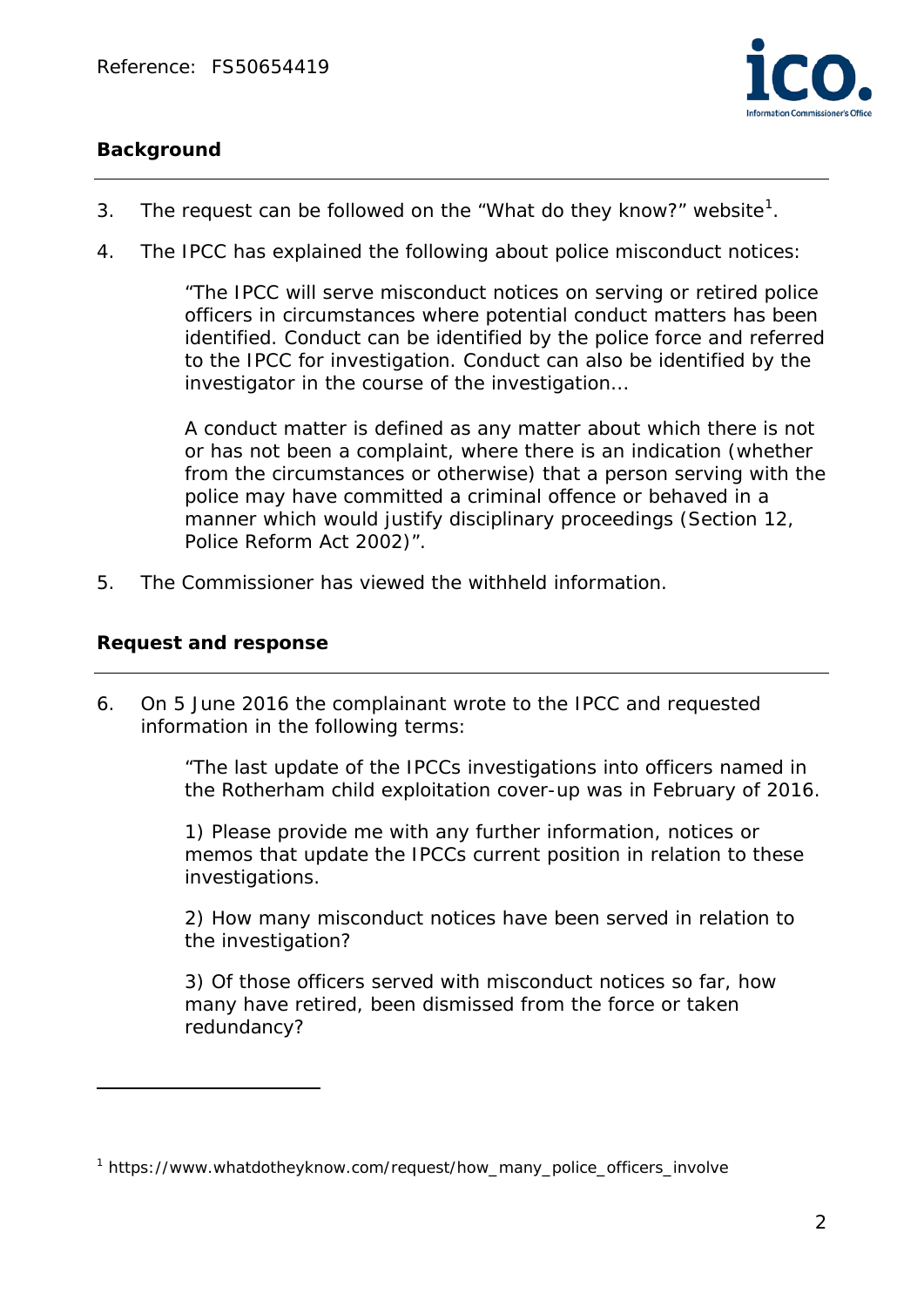

*4) From the above figures (re question 2), how many of those officers that have left the force have retained full pension?"*

7. This was supplemented with a further request on the same day:

"*Further to my initial FOI request, and in the interests of clarity, I would like to add the following questions:*

*3a) How many officers who have been served notices still remain employed by the police service?* 

*3b) What are the respective ranks of all the officers that have been served notices?*

*Please consider this a continuation of my earlier request".*

- 8. On 1 July 2016 the IPCC responded. In respect of parts 1, 2, 3 and 3a, it cited section 22, advising that it intended to publish this information within the next month. In respect of part 3b it advised that this was exempt under section 40(2) of the FOIA. It advised that it did not hold information regarding part 4.
- 9. The complainant requested an internal review of the response to part 3b on 3 July 2016. Following the Commissioner's intervention this was provided on 31 October 2016. The IPCC disclosed some further information but maintained its position regarding section 40(2) for the ranks of the remaining two officers.

#### **Scope of the case**

10. The complainant initially contacted the Commissioner on 29 August 2016 as he had not received a response to his request for an internal review. Following its provision, the complainant advised the Commissioner that he remained dissatisfied. He asked the Commissioner to consider the partial withholding of information for part 3(b) of his request. The Commissioner will consider this below.

#### **Reasons for decision**

#### **Section 40 – personal information**

11. Section 40(2) of the FOIA provides that information is exempt from disclosure if it is the personal data of an individual other than the requester and where the disclosure of that personal data would be in breach of any of the data protection principles.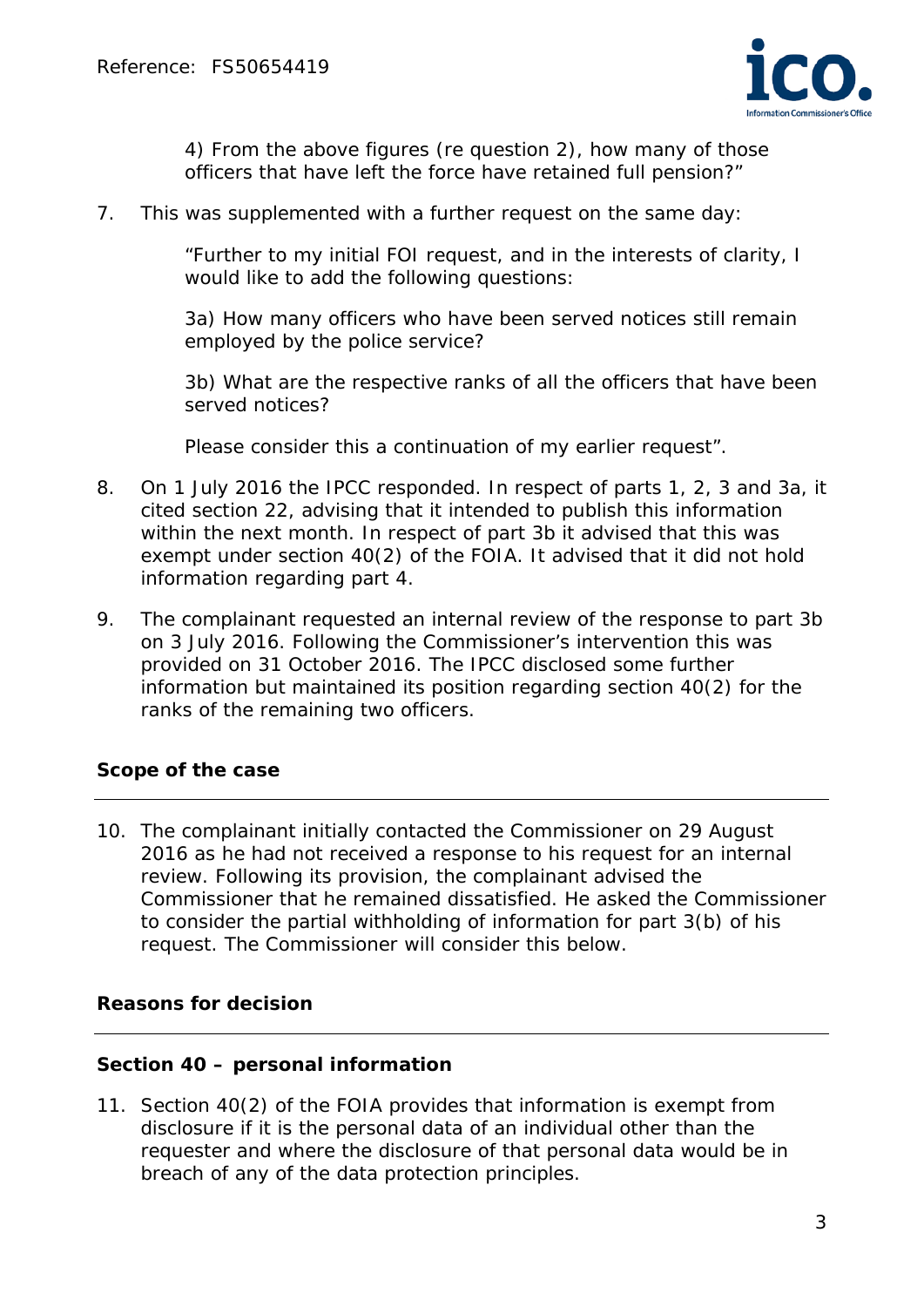

### **Is the requested information personal data?**

- 12. The first step for the Commissioner to determine is whether the requested information constitutes personal data, as defined by the Data Protection Act 1998 (DPA). If it is not personal data, then section 40 cannot apply.
- 13. The definition of personal data is set out in section 1 of the DPA. This provides that, for information to be personal data, it must relate to an individual and that individual must be identifiable from that information.
- 14. Information will relate to a person if it is about them, linked to them, has some biographical significance for them, is used to inform decisions affecting them, has them as its main focus or impacts on them in any way.
- 15. From the definition above it follows that information, that does not relate to and identify an individual, is not personal data.
- 16. The first question for the Commissioner to consider is whether the requested information is personal data as defined in section 1 of the DPA.
- 17. Therefore, for the purposes of considering the application of section 40(2), the Commissioner must first establish if the disclosure of the withheld information could reasonably lead to the identification of a person by another individual.
- 18. The IPCC has confirmed that it interpreted part 3(b) of the request as relating to all officers, and former officers, who were the subject of current misconduct notices at the time of the request. At the time of writing this notice, the IPCC has now disclosed all of these ranks other than for two officers as it believes they would be identifiable from disclosure.
- 19. The IPCC has confirmed that it has interpreted the request as meaning the rank/s of the officers at the time that the misconduct notices were served. This means the rank that they were serving at that point, or the last rank they were holding if they had retired. The dates the notices were served is not known. Whether they remain serving officers, or even if they currently remain under investigation, is not part of the request.
- 20. The IPCC has also confirmed that the remaining two officers are of a rank or ranks above that of Chief Inspector. This necessarily means that, at the time the misconduct notices were served, they were either a serving Superintendent, Chief Superintendent, Assistant Chief Constable, Deputy Chief Constable or Chief Constable or that they had retired whilst serving at that rank.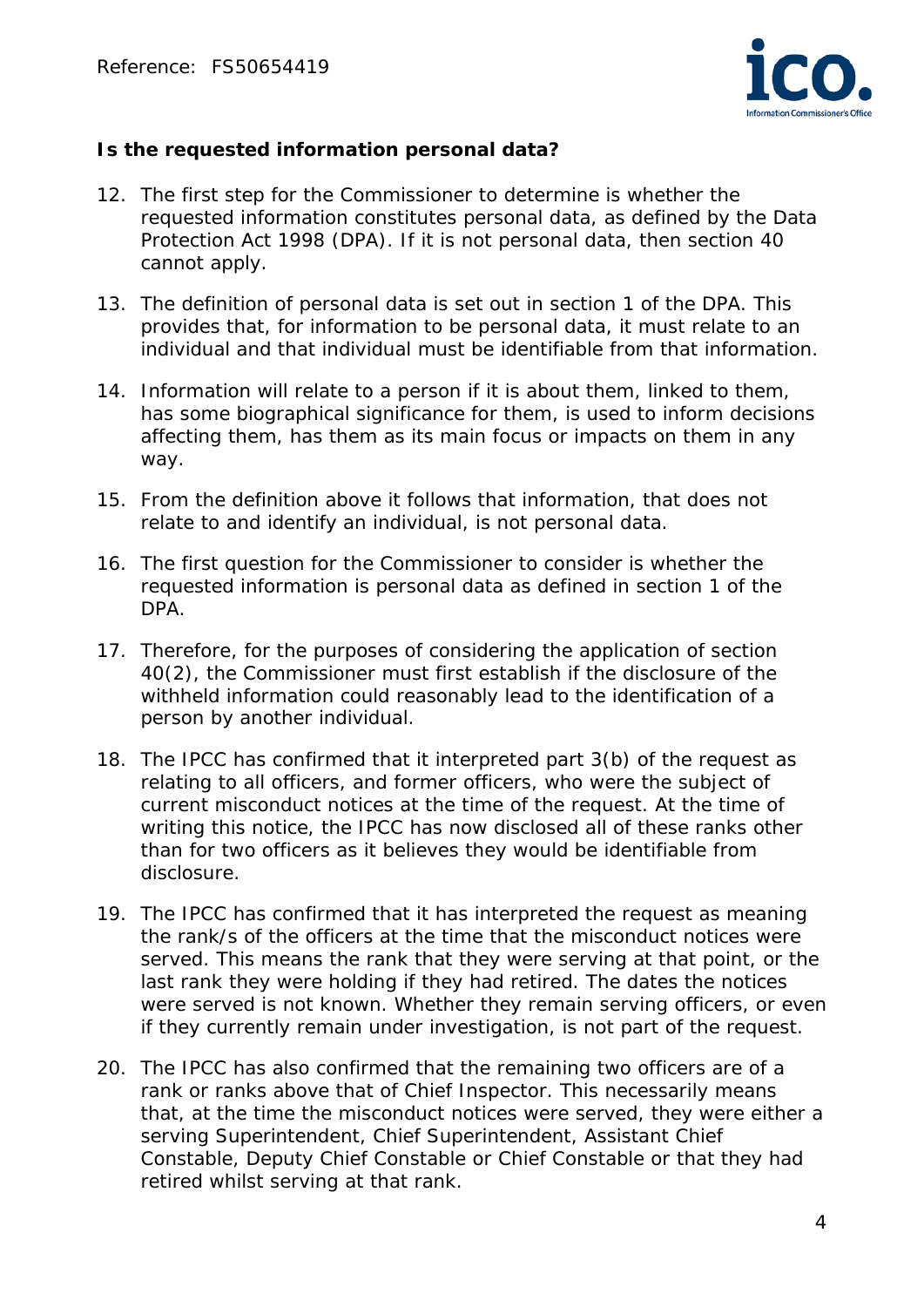

21. The Commissioner asked various questions in order to establish whether the officers were identifiable from disclosure of their rank only. In respect of this she established the following:

> *"The IPCC investigation is primarily concerned with the period from 1997 to 2013, though some allegations relate to matters outside of this timeframe.*

> *The investigation is not focused upon any specific policing unit or team, but is framed around CSE* [Child Sexual Exploitation] *service delivery within a specific 'District' which crosses over specific teams like Intelligence and Safeguarding teams.*

*We do not hold information as to the number of officers in the relevant policing district during the period under investigation…"*

- 22. It is therefore apparent to the Commissioner that there is a considerable time period of 16 years covered by the request and a full policing District as opposed to a small team of people.
- 23. The IPCC further advised the Commissioner:

*"We decided to withhold the ranks of officers above Chief Inspector, meaning that we have confirmed to* [the complainant] *that the withheld ranks were at Superintendent or above at the time that the notices were served. This does not confirm, however, that they held the rank of Superintendent or above at the time of the matters under investigation. Accordingly, the information you have requested about rank structure and roles in Rotherham appears to us to be of limited relevance to the question whether these two individuals would be identifiable from their ranks …"*

- 24. It is not known whether the remaining officers are male or female, or whether they are retired or serving. If they are serving, it is not known if they remain serving officers at same force, in the same Division or at the same rank. They may have been promoted or moved force, they may even have been demoted.
- 25. This response from the IPCC indicates that no presumption can be made about the ranks of the remaining officers at the time that the notices were served. Therefore, hypothetically, either of them may currently be a Chief Constable, or they may have achieved that rank immediately prior to retiring. They may also have been at a considerably lower rank during their time at Rotherham Division having attained the rank of Superintendent or above by the time the misconduct notice was served.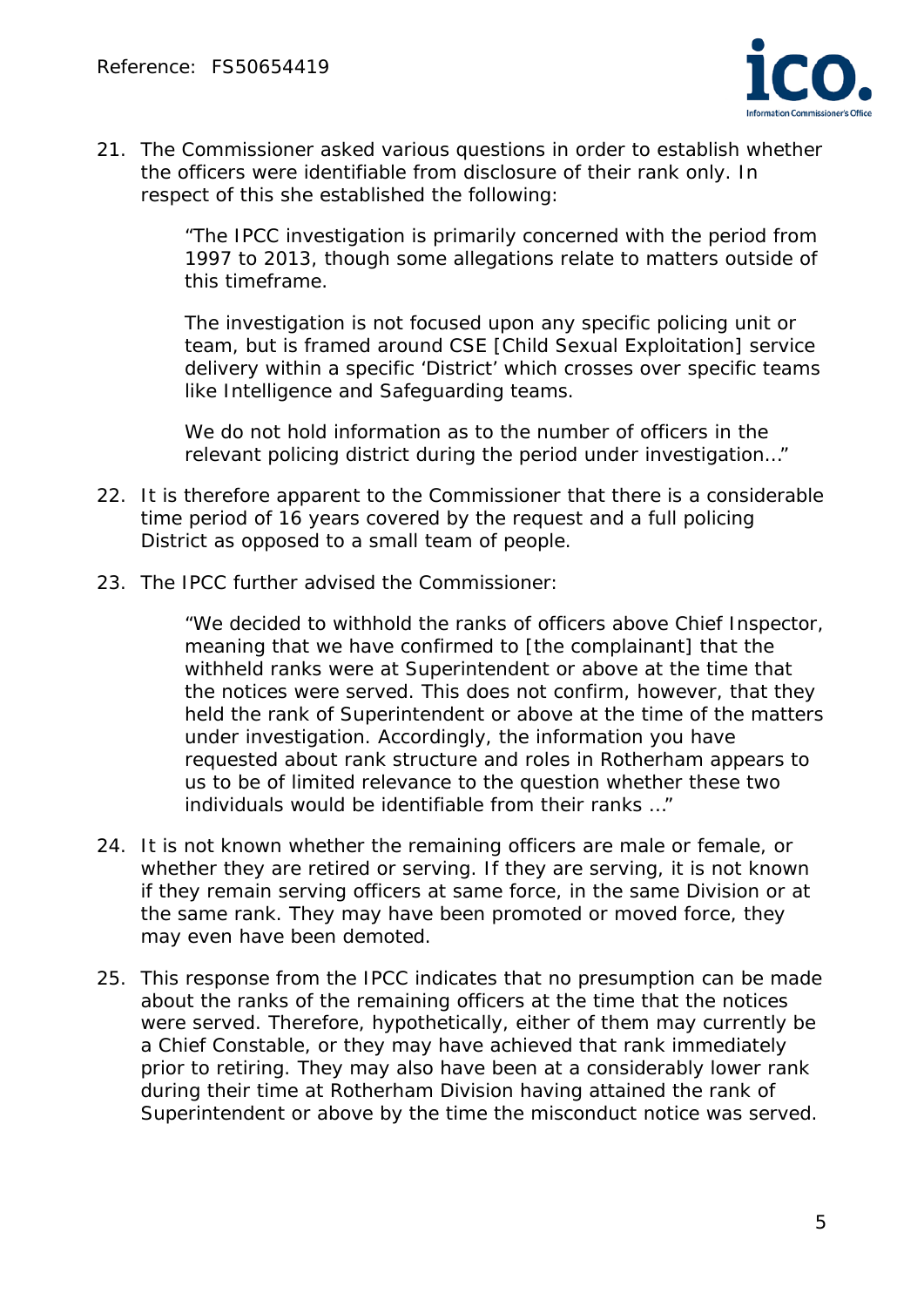

#### *The Commissioner's view*

- 26. A test used by both the Commissioner and the First–tier tribunal in cases such as this is to assess whether a 'motivated intruder' would be able to recognise an individual if he or she was intent on doing so. The 'motivated intruder' is described as a person who will take all reasonable steps to identify the individual or individuals but begins without any prior knowledge. In essence, the test highlights the potential risks reidentification of an individual from information which, on the face of it, appears truly anonymised.
- 27. The ICO's Code of Practice on Anonymisation 1notes that:

*"The High Court in [R (on the application of the Department of Health) v Information Commissioner [201] EWHC 1430 (Admin)] stated that the risk of identification must be greater than remote and reasonably likely for information to be classed as personal data under the DPA".* 

- 28. In summary, the motivated intruder test is that if the risk of identification is "*reasonably likely"* the information should be regarded as personal data.
- 29. Having had the opportunity to review the withheld ranks, and being aware of the current status of the two officers, the Commissioner accepts that the numbers within the scope of the request are low. However, even where the number may be low, the Commissioner does not consider that this in itself means that it constitutes personal data.
- 30. In respect of one officer, the Commissioner considers that they are not reasonably likely to be recognised. Whether and where they are serving is not known and the rank they had when working in Rotherham Division is also not known. The fact that they had achieved a particular rank at the time that the misconduct notice was served does not therefore assist with their identification. The information is therefore not their personal data and section 40 is not engaged. This rank should therefore be provided, and the relevant details will be included in a confidential annex to this notice.
- 31. However, it is the Commissioner's view that this is not the case for the other officer and she considers that it would be "reasonably likely" for a motivated intruder to identify this party. She therefore finds that the requested information is the personal information of the officer concerned. Furthermore, as it relates to alleged misconduct, it is also sensitive personal data as defined in section 2(g) of the DPA.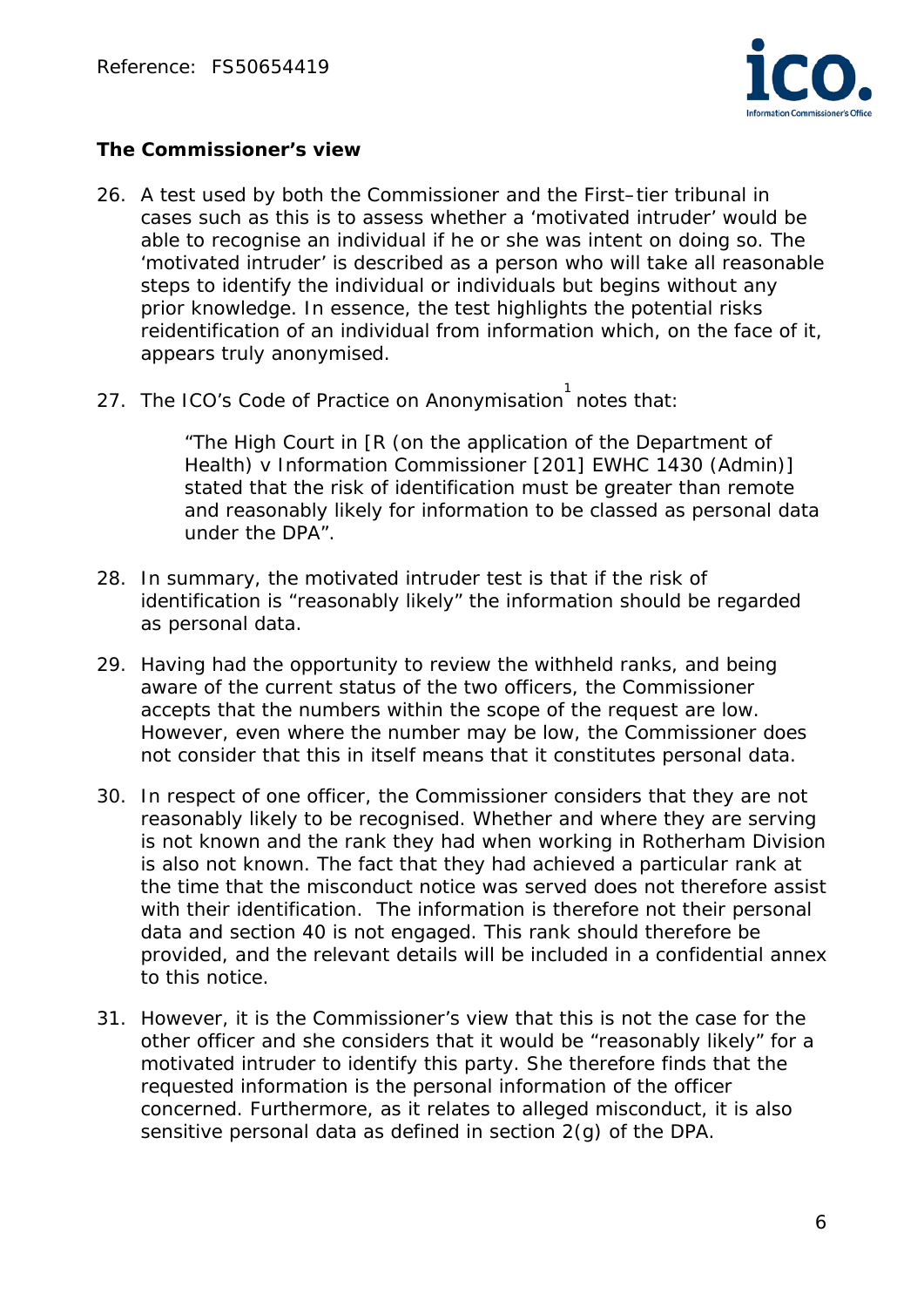

- 32. This means that the information can only be disclosed if to do so would be fair, lawful and would meet one of the DPA Schedule 2 conditions and, because it is sensitive personal data, also one of the Schedule 3 conditions. If disclosure would fail to satisfy any one of these criteria, then the information is exempt from disclosure.
- 33. Therefore, even if the Commissioner found that disclosure would be generally fair, this would not impact on the disclosure of the information if she found that no Schedule 3 condition could be satisfied. She has proceeded on the basis that she accepts that there may be some possibility that in this case disclosure could reasonably be considered to be fair, due largely to the seniority and responsibility of the officer concerned, and has therefore gone on to consider the applicability of the Schedule 3 DPA conditions. If there is no relevant Schedule 3 condition then a full consideration of any data protection principle or any Schedule 2 condition is unnecessary.

#### **Is there a relevant Schedule 3 condition?**

- 34. The Commissioner's general view is that the two conditions in Schedule 3 that might apply in relation to disclosures made under the FOIA are the first condition, which is that the data subject has consented to disclosure, and the fifth condition, which is that the data subject has already deliberately made the personal data public.
- 35. The Commissioner is aware of no evidence that the first or fifth condition is met and the complainant did not advance any argument about those conditions.
- 36. In conclusion, the Commissioner does not find that any condition in DPA Schedule 3 is met. Therefore, disclosure of this sensitive personal data would be in breach of the first data protection principle. The finding of the Commissioner is that the exemption provided by section 40(2) is engaged and the IPCC was not obliged to disclose the rank of this remaining officer.